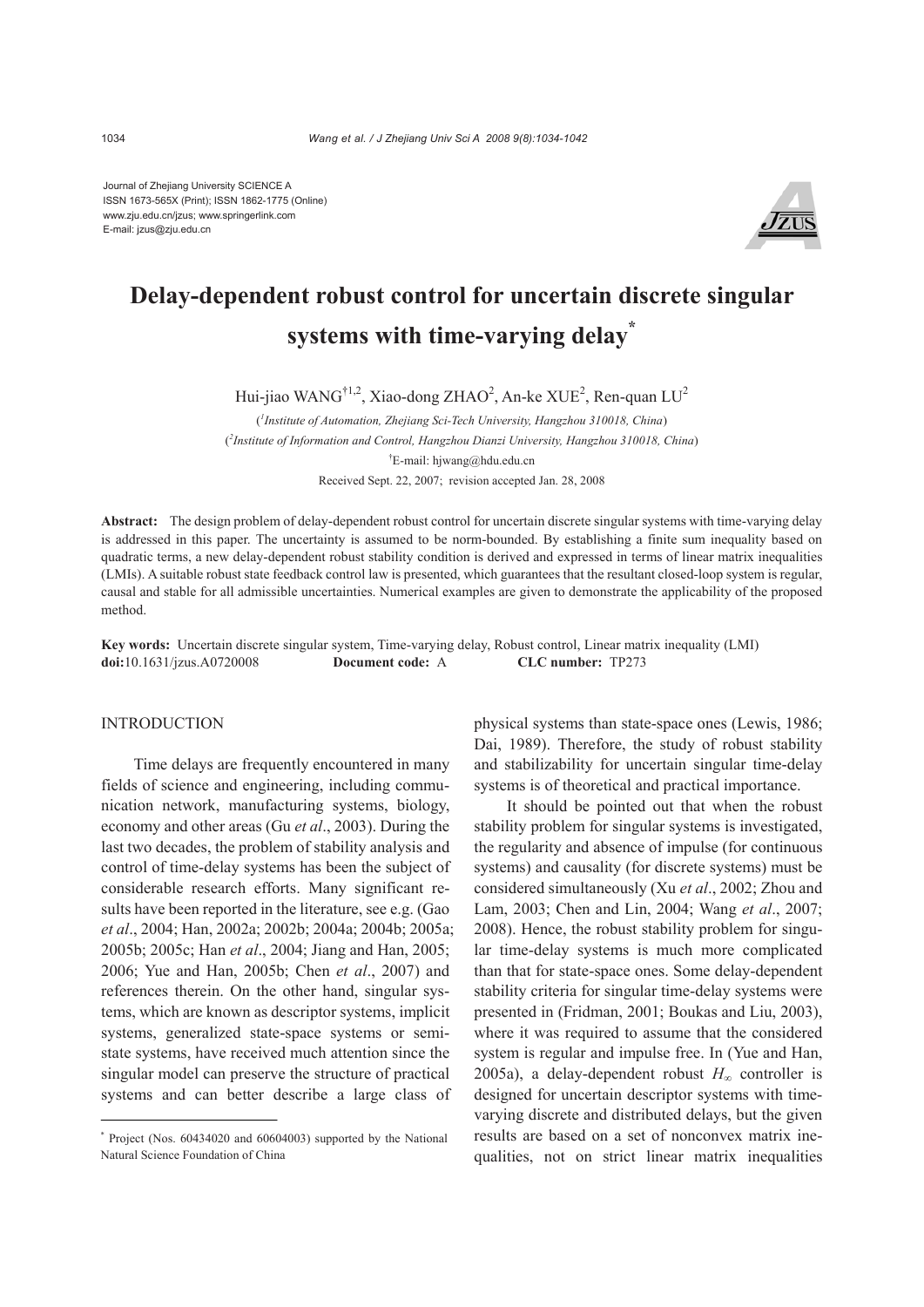(LMIs). In the discrete setting, Wang and Liu (2000) used the spectral radius inequality of the modulus matrix to deal with the stability problem of discrete-time singular systems with multiple time delays, subjected to a class of highly structured uncertainties. However, the robustness of regularity and causality were not discussed in (Wang and Liu, 2000). For discrete singular time-delay systems, some sufficient conditions were obtained for the problem of robust stability (Chen and Chou, 2003; Xu and Lam, 2004; Ji *et al*., 2006). However, these conditions were established under the assumption that the delay was constant; when the delay is time-varying, they are inapplicable. To the best of our knowledge, the class of uncertain discrete singular systems with time-varying delay has not yet been fully investigated. In particular, delay-dependent sufficient conditions of robust stability are few, not even existing in the literature.

In this paper, the problem of robust control is considered for a class of discrete singular systems with time-varying delay and norm-bounded uncertainties. With the introduction of a new finite sum inequality, which avoids using both model transformation and bounding technique for cross terms (Zhang and Han, 2006), a strict LMI sufficient criterion for discrete singular time-varying delay systems is obtained. The robust control problem is also solved and an explicit expression of the desired state feedback control law is given, which can be obtained by solving the feasibility problem of a strict LMI.

Notations: Throughout this paper, the superscripts "T" and "−1" stand for the transpose and inverse of a matrix, respectively;  $\mathbb{R}^n$  denotes *n*-dimensional Euclidean space:  $\mathbb{R}^{n \times m}$  is the set of all real matrices with *n* rows and *m* columns; *P*>**0** means that *P* is positive definite; *I* is the identity matrix with appropriate dimensions;  $\lambda_{\text{max}}(\boldsymbol{P})$  and  $\lambda_{\text{min}}(\boldsymbol{P})$  denote the maximal and minimal eigenvalues of the matrix *P*, respectively; ||*x*|| refers to the Euclidean norm of the vector *x*, that is  $||x|| = \sqrt{x^T x}$ ; for a symmetric matrix, \* denotes the matrix entries implied by symmetry.

## PROBLEM FORMULATION

Consider a class of uncertain discrete singular systems with time-varying delay described by

$$
\begin{cases}\n\boldsymbol{Ex}(k+1) = (\boldsymbol{A} + \Delta \boldsymbol{A})\boldsymbol{x}(k) + (\boldsymbol{A}_d + \Delta \boldsymbol{A}_d) \\
\boldsymbol{x}(k-d(k)) + (\boldsymbol{B} + \Delta \boldsymbol{B})\boldsymbol{u}(k), \\
\boldsymbol{x}(k) = \boldsymbol{\phi}(k), \quad k = -\overline{d}, -\overline{d} + 1, \cdots, 0,\n\end{cases}
$$
\n(1)

where  $\mathbf{x}(t) \in \mathbb{R}^n$  is the state vector,  $\mathbf{u}(t) \in \mathbb{R}^m$  is the control input vector,  $\phi(k)$  ( $k = -\overline{d}, -\overline{d} + 1, \dots, 0$ ) is a known given initial condition sequence, and  $d(k)$  is a positive integer time-varying delay satisfying

$$
0 < d \le d(k) \le \overline{d} < \infty, \quad k = 1, 2, \cdots \tag{2}
$$

*E*, *A*, *Ad*, and *B* are known constant matrices of appropriate dimensions, where *E* may be singular and we assume rank $(E)=r\leq n$ .  $\Delta A$ ,  $\Delta A_d$  and  $\Delta B$  are unknown and possibly time-varying parameter uncertainties representing norm-bounded parameter uncertainties and are assumed to be of the following form:

$$
\begin{bmatrix} \Delta A & \Delta A_d & \Delta B \end{bmatrix} = MF(k) \begin{bmatrix} N_a & N_d & N_b \end{bmatrix}, \quad (3)
$$

where  $M$ ,  $N_a$ ,  $N_d$  and  $N_b$  are known matrices of appropriate dimensions, and  $F(k)$  is an unknown matrix function bounded by  $\mathbf{F}^{T}(k)\mathbf{F}(k) \leq I$ . Clearly,  $\overline{d} - d = 0$ means that the time-delay *d*(*k*) is time-invariant.

Before moving on, we give some definitions and lemmas concerning the following nominal unforced counterpart of the system Eq.(1):

$$
Ex(k+1) = Ax(k) + A_d x(k - d(k)).
$$
 (4)

**Definition 1** (Lewis, 1986; Dai, 1989) (1) The pair (*E*, *A*) is said to be regular if det(*zE*−*A*) is not identically zero; (2) The pair  $(E, A)$  is said to be causal if deg[det(*zE*−*A*)]=rank(*E*).

**Lemma 1** Suppose the pair  $(E, A)$  to be regular and causal, then the solution to the discrete singular time-varying delay system Eq.(4) exists and is unique and causal.

**Proof** Noting the regularity and causality of the pair (*E*, *A*) and the decomposition method as in (Dai, 1989), the desired result follows immediately.

**Definition 2** (1) The discrete singular time-varying delay system Eq.(4) is said to be regular and causal, if the pair  $(E, A)$  is regular and causal; (2) The discrete singular time-varying delay system Eq.(4) is said to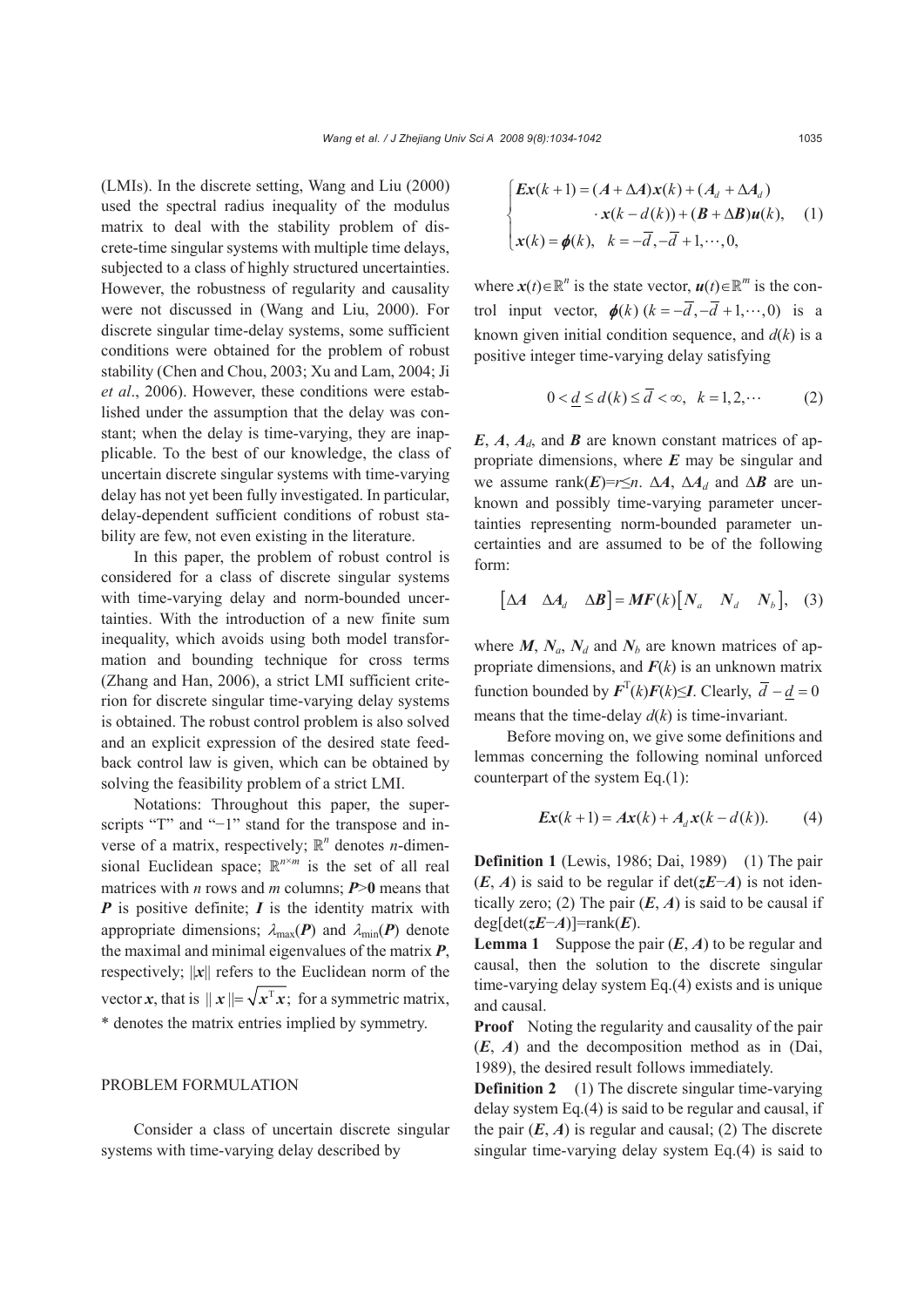be stable if for any  $\varepsilon > 0$  there exists a scalar  $\delta(\varepsilon) > 0$ such that, for any compatible initial conditions  $\sup_{-\overline{d}\leq k\leq 0} \|\phi(k)\| \leq \delta(\varepsilon)$ , the solution  $x(k)$  of the system Eq.(4) satisfies  $||x(k)|| \leq \varepsilon$ . Furthermore,  $x(k) \to 0$  as *k*→∞.

**Definition 3** The uncertain discrete singular timevarying delay system Eq.(1) is said to be robustly stable if the system Eq.(1) with  $u(k)=0$  is regular, causal and stable for all admissible uncertainties Δ*A* and  $\Delta A_d$ .

**Definition 4** The uncertain discrete singular timevarying delay system Eq.(1) is said to be robustly stabilizable if there exists a linear state feedback control law  $u(k)=Kx(k)$ ,  $K\in\mathbb{R}^{m\times n}$  such that its closed-loop system is robustly stable in the sense of Definition 3. In this case,  $u(k)=Kx(k)$  is called a "robust state" feedback controller".

The problem to be addressed in this paper is to obtain a feedback gain *K* for designing a robust state feedback controller *u*(*k*)=*Kx*(*k*).

We conclude this section by introducing the following lemmas that will be used in the proof of our main results.

**Lemma 2** (Petersen, 1987) Given matrices Γ, Λ and symmetric matrix  $\Omega$ , we have  $\Omega$ + $\Gamma$ F $\Lambda$ + $\Lambda$ <sup>T</sup> $\Gamma$ <sup>T</sup> $\Gamma$ <sup>T</sup><0 for any  $F^T F \leq I$ , if and only if there exists a scalar  $\varepsilon > 0$ such that  $\mathbf{\Omega} + \varepsilon^{-1} \mathbf{\Pi}^T + \varepsilon \mathbf{\Lambda}^T \mathbf{\Lambda} \leq 0$ .

**Lemma 3** (Ji *et al.*, 2006) Given a series  $\alpha_i \ge 0$  (*i*=0, 1, 2, ...), if  $\lim_{n\to\infty}\sum_{i=0}^n\alpha_i = \alpha < \infty$ , then  $\lim_{i\to\infty}\alpha_i = 0$ .

# MAIN RESULTS

In this section, we give a solution to the problem of robust control for the singular system Eq.(1) by using the LMI approach.

# **Delay-dependent stability analysis for nominal singular system**

We first consider the stability problem of the nominal unforced discrete singular time-varying delay system Eq.(4).

For this nominal system Eq.(4), we introduce two vectors:  $\boldsymbol{\xi}(k) = [\boldsymbol{x}^{\mathrm{T}}(k) \ \boldsymbol{x}^{\mathrm{T}}(k - d(k))]^{\mathrm{T}}$  and  $\boldsymbol{y}(l)$ = *x*(*l*+1)−*x*(*l*). Then

$$
\begin{cases}\nEx(k+1) = \begin{bmatrix} A & A_d \end{bmatrix} \xi(k), \\
Ey(k) = \begin{bmatrix} A - E & A_d \end{bmatrix} \xi(k).\n\end{cases}
$$
\n(5)

The following lemma gives the relationship between the vectors ξ(*k*) and *Ey*(*k*), which will play a key role in the delay-dependent stability analysis. Lemma 4 (Zhang and Han, 2006) For any constant matrices  $N_1$ ,  $N_2 \in \mathbb{R}^{n \times n}$ , a positive definite symmetric matrix  $\mathbf{Z} \in \mathbb{R}^{n \times n}$  and a positive integer time-varying *d*(*k*),

$$
-\sum_{l=k-d(k)}^{k-1} \mathbf{y}^{\mathrm{T}}(l)\mathbf{E}^{\mathrm{T}}\mathbf{Z}\mathbf{E}\mathbf{y}(l) \leq \boldsymbol{\xi}^{\mathrm{T}}(k)[\boldsymbol{\varPi}+d(k)\boldsymbol{Y}^{\mathrm{T}}\mathbf{Z}^{-1}\boldsymbol{Y}]\boldsymbol{\xi}(k),
$$
\n(6)

where

$$
\boldsymbol{\Pi} = \begin{bmatrix} \boldsymbol{N}_1^{\mathrm{T}} \boldsymbol{E} + \boldsymbol{E}^{\mathrm{T}} \boldsymbol{N}_1 & \boldsymbol{E}^{\mathrm{T}} \boldsymbol{N}_2 - \boldsymbol{N}_2^{\mathrm{T}} \boldsymbol{E} \\ * & -\boldsymbol{N}_2^{\mathrm{T}} \boldsymbol{E} - \boldsymbol{E}^{\mathrm{T}} \boldsymbol{N}_2 \end{bmatrix}, \ \boldsymbol{Y} = \begin{bmatrix} \boldsymbol{N}_1 & \boldsymbol{N}_2 \end{bmatrix}.
$$
\n(7)

Based on Lemma 4, the following theorem presents a stability condition of the nominal system  $Eq.(4)$ .

**Theorem 1** The nominal discrete singular system Eq.(4) with time-varying delay is regular, causal and stable, if there exist positive definite symmetric matrices  $P$ ,  $Q$ ,  $Z$  and matrices  $S$ ,  $S_d$ ,  $N_1$ ,  $N_2$  of appropriate dimensions such that

$$
E = \begin{bmatrix} \Xi_{11} & \Xi_{12} & \bar{d}N_1^{\mathrm{T}} & \bar{d}(A - E)^{\mathrm{T}}Z & A^{\mathrm{T}}P \\ * & \Xi_{22} & \bar{d}N_2^{\mathrm{T}} & \bar{d}A_d^{\mathrm{T}}Z & A_d^{\mathrm{T}}P \\ * & * & -\bar{d}Z & 0 & 0 \\ * & * & * & -\bar{d}Z & 0 \\ * & * & * & * & -P \end{bmatrix} < 0, (8)
$$

where

$$
\mathbf{E}_{11} = A^{\mathrm{T}} \mathbf{R} \mathbf{S}^{\mathrm{T}} + \mathbf{S} \mathbf{R}^{\mathrm{T}} A - \mathbf{E}^{\mathrm{T}} \mathbf{P} \mathbf{E} + \mathbf{N}_{1}^{\mathrm{T}} \mathbf{E} + \mathbf{E}^{\mathrm{T}} \mathbf{N}_{1} \n+ (\overline{d} - \underline{d} + 1) \mathbf{Q}, \n\mathbf{E}_{12} = A^{\mathrm{T}} \mathbf{R} \mathbf{S}_{d}^{\mathrm{T}} + \mathbf{S} \mathbf{R}^{\mathrm{T}} A_{d} + \mathbf{E}^{\mathrm{T}} \mathbf{N}_{2} - \mathbf{N}_{1}^{\mathrm{T}} \mathbf{E}, \n\mathbf{E}_{22} = A_{d}^{\mathrm{T}} \mathbf{R} \mathbf{S}_{d}^{\mathrm{T}} + \mathbf{S}_{d} \mathbf{R}^{\mathrm{T}} A_{d} - \mathbf{N}_{2}^{\mathrm{T}} \mathbf{E} - \mathbf{E}^{\mathrm{T}} \mathbf{N}_{2} - \mathbf{Q},
$$

and  $\mathbf{R} \in \mathbb{R}^{n \times (n-r)}$  is any matrix with full column rank and satisfies *ER*=**0**.

**Proof** Since rank $(E)=r\leq n$ , there must exist two invertible matrices  $G, H \in \mathbb{R}^{n \times n}$  such that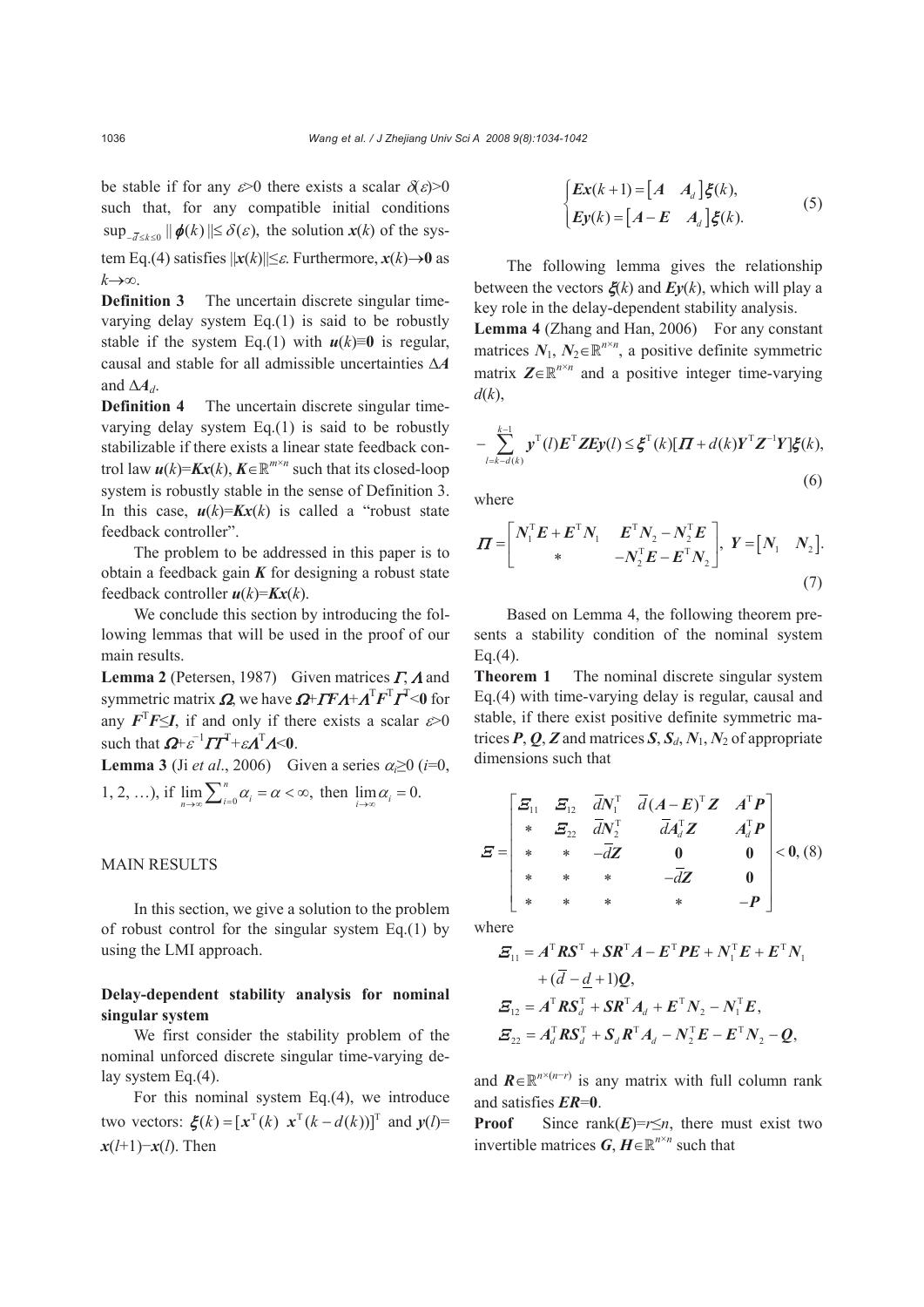$$
\overline{E} = GEH = \begin{bmatrix} I_r & 0 \\ 0 & 0 \end{bmatrix}.
$$
 (9)

Then *R* can be parameterized as  $R = G^T \begin{bmatrix} 0 \\ \bar{\phi} \end{bmatrix}$ ,  $\overline{\phi}$ , where

 $\overline{\boldsymbol{\Phi}} \in \mathbb{R}^{(n-r)\times (n-r)}$  is any nonsingular matrix. Similar to Eq.(9), we define

$$
\overline{A} = \mathbf{G} \mathbf{A} \mathbf{H} = \begin{bmatrix} \overline{A}_{11} & \overline{A}_{12} \\ \overline{A}_{21} & \overline{A}_{22} \end{bmatrix}, \ \overline{P} = \mathbf{G}^{-T} P \mathbf{G}^{-1} = \begin{bmatrix} \overline{P}_{11} & \overline{P}_{12} \\ \overline{P}_{21} & \overline{P}_{22} \end{bmatrix},
$$
\n
$$
\overline{N}_1 = \mathbf{G}^{-T} N_1 \mathbf{H} = \begin{bmatrix} \overline{N}_{1,11} & \overline{N}_{1,12} \\ \overline{N}_{1,21} & \overline{N}_{1,22} \end{bmatrix},
$$
\n
$$
\overline{S} = \mathbf{H}^T S = \begin{bmatrix} \overline{S}_{11} \\ \overline{S}_{21} \end{bmatrix}, \ \overline{R} = \mathbf{G}^{-T} R = \begin{bmatrix} \mathbf{0} \\ \overline{\boldsymbol{\Phi}} \end{bmatrix}.
$$

Since  $\mathbf{E}_{11}$ <0 and  $(\overline{d} - d + 1)\mathbf{Q} > 0$ , we can formulate the following inequality easily:

$$
\boldsymbol{\varPsi} = \boldsymbol{A}^{\mathrm{T}} \boldsymbol{R} \boldsymbol{S}^{\mathrm{T}} + \boldsymbol{S} \boldsymbol{R}^{\mathrm{T}} \boldsymbol{A} - \boldsymbol{E}^{\mathrm{T}} \boldsymbol{P} \boldsymbol{E} + \boldsymbol{N}_{1}^{\mathrm{T}} \boldsymbol{E} + \boldsymbol{E}^{\mathrm{T}} \boldsymbol{N}_{1} < 0.
$$

Pre- and post-multiplying  $\Psi$ <0 by  $H<sup>T</sup>$  and  $H$ , respectively, yield

$$
\overline{\mathbf{\Psi}} = \mathbf{H}^{\mathrm{T}} \mathbf{\mathbf{\Psi}} \mathbf{H}
$$
\n
$$
= \overline{A}^{\mathrm{T}} \overline{\mathbf{R}} \overline{\mathbf{S}}^{\mathrm{T}} + \overline{\mathbf{S}} \overline{\mathbf{R}}^{\mathrm{T}} \overline{\mathbf{A}} - \overline{\mathbf{E}}^{\mathrm{T}} \overline{\mathbf{P}} \overline{\mathbf{E}} + \overline{N}_{1}^{\mathrm{T}} \overline{\mathbf{E}} + \overline{\mathbf{E}}^{\mathrm{T}} \overline{N}_{1}
$$
\n
$$
= \begin{bmatrix} \overline{\mathbf{\Psi}}_{11} & \overline{\mathbf{\Psi}}_{12} \\ * & \overline{A}_{22}^{\mathrm{T}} \overline{\mathbf{\Phi}} \overline{\mathbf{S}}_{21}^{\mathrm{T}} + \overline{\mathbf{S}}_{21} \overline{\mathbf{\Phi}}^{\mathrm{T}} \overline{A}_{22} \end{bmatrix} < 0.
$$
\n(10)

Since  $\bar{\mathbf{Y}}_{11}$  and  $\bar{\mathbf{Y}}_{12}$  are irrelevant to the results of the following discussion, the real expression of these two variables are omitted here. From Eq.(10), it is easy to see that

$$
\overline{A}_{22}^{\mathrm{T}}\overline{\boldsymbol{\Phi}}\overline{\mathbf{S}}_{21}^{\mathrm{T}} + \overline{\mathbf{S}}_{21}\overline{\boldsymbol{\Phi}}^{\mathrm{T}}\overline{A}_{22} < \mathbf{0},\tag{11}
$$

and thus  $\overline{A}_{22}$  is nonsingular. Otherwise, supposing  $\overline{A}_{22}$  is singular, there must exist a non-zero vector  $\boldsymbol{\varsigma} \in \mathbb{R}^{n-r}$ , which ensures  $\overline{A}_{22}\boldsymbol{\varsigma} = 0$ . And then we can conclude that  $\boldsymbol{\zeta}^T (\overline{A}_{22}^T \overline{\boldsymbol{\phi}} \overline{S}_{21}^T + \overline{S}_{21} \overline{\boldsymbol{\phi}}^T \overline{A}_{22}) \boldsymbol{\zeta} = 0$ . This contradicts inequality (11). So  $\overline{A}_{22}$  is nonsingular.

Then, it can be shown that

$$
\det(sE-A) = \det(G^{-1}) \det(z\overline{E}-\overline{A}) \det(H^{-1})
$$
  
= det(G<sup>-1</sup>) det(- $\overline{A}_{22}$ ) det( $zI_r - (\overline{A}_{11} - \overline{A}_{12}\overline{A}_{22}^{-1}\overline{A}_{21})$ ) det( $H^{-1}$ ),

which implies that det(*zE*−*A*) is not identically zero and deg[det( $zE-A$ )]=*r*=rank(*E*). Then the pair of  $(E, A)$  is regular and causal, which implies that the system Eq.(4) is regular and causal. We will prove that the system Eq.(4) is also stable as the following.

We define the function

$$
V(k) = V_1(k) + V_2(k) + V_3(k) + V_4(k), \qquad (12)
$$

where

$$
V_1(k) = \mathbf{x}^{\mathrm{T}}(k)\mathbf{E}^{\mathrm{T}}\mathbf{P}\mathbf{E}\mathbf{x}(k),
$$
  
\n
$$
V_2(k) = \sum_{\theta=-\bar{d}+1}^{\infty} \sum_{l=k-l+\theta}^{k-1} \mathbf{y}^{\mathrm{T}}(l)\mathbf{E}^{\mathrm{T}}\mathbf{Z}\mathbf{E}\mathbf{y}(l),
$$
  
\n
$$
V_3(k) = \sum_{l=k-d(k)}^{k-1} \mathbf{x}^{\mathrm{T}}(l)\mathbf{Q}\mathbf{x}(l),
$$
  
\n
$$
V_4(k) = \sum_{\theta=-\bar{d}+2}^{-\frac{d+1}{2}} \sum_{l=k-l+\theta}^{k-1} \mathbf{x}^{\mathrm{T}}(l)\mathbf{Q}\mathbf{x}(l).
$$

Then, the forward difference of  $V(k)$ ,  $\Delta V(k)$ =  $V(k+1)$ − $V(k)$ , along the trajectory of the system Eq.(4) satisfies the following relation:

$$
\Delta V_1(k) = \mathbf{x}^{\mathrm{T}}(k+1)\mathbf{E}^{\mathrm{T}}\mathbf{P}\mathbf{E}\mathbf{x}(k+1) - \mathbf{x}^{\mathrm{T}}(k)\mathbf{E}^{\mathrm{T}}\mathbf{P}\mathbf{E}\mathbf{x}(k)
$$
  
\n
$$
= \xi^{\mathrm{T}}(k)[A \ A_d]^{\mathrm{T}}\mathbf{P}[A \ A_d] \xi(k) - \mathbf{x}^{\mathrm{T}}(k)\mathbf{E}^{\mathrm{T}}\mathbf{P}\mathbf{E}\mathbf{x}(k),
$$
  
\n
$$
\Delta V_2(k) = \overline{d}\mathbf{y}^{\mathrm{T}}(k)\mathbf{E}^{\mathrm{T}}\mathbf{Z}\mathbf{E}\mathbf{y}(k) - \sum_{l=k-\overline{d}}^{k-1} \mathbf{y}^{\mathrm{T}}(l)\mathbf{E}^{\mathrm{T}}\mathbf{Z}\mathbf{E}\mathbf{y}(l)
$$
  
\n
$$
\leq \overline{d}\mathbf{y}^{\mathrm{T}}(k)\mathbf{E}^{\mathrm{T}}\mathbf{Z}\mathbf{E}\mathbf{y}(k) - \sum_{l=k-\overline{d}}^{k-1} \mathbf{y}^{\mathrm{T}}(l)\mathbf{E}^{\mathrm{T}}\mathbf{Z}\mathbf{E}\mathbf{y}(l),
$$
  
\n
$$
\Delta V_3(k) = \sum_{l=k+1-\overline{d}(k+1)}^{k} \mathbf{x}^{\mathrm{T}}(l)\mathbf{Q}\mathbf{x}(l) - \sum_{l=k-\overline{d}(k)}^{k-1} \mathbf{x}^{\mathrm{T}}(l)\mathbf{Q}\mathbf{x}(l)
$$
  
\n
$$
\leq \mathbf{x}^{\mathrm{T}}(k)\mathbf{Q}\mathbf{x}(k) - \mathbf{x}^{\mathrm{T}}(k - d(k))\mathbf{Q}\mathbf{x}(k - d(k))
$$
  
\n
$$
+ \sum_{l=k+1-\overline{d}}^{k-\overline{d}} \mathbf{x}^{\mathrm{T}}(l)\mathbf{Q}\mathbf{x}(l),
$$
  
\n
$$
\Delta V_4(k) = (\overline{d} - \underline{d})\mathbf{x}^{\mathrm{T}}(k)\mathbf{Q}\mathbf{x}(k) - \sum_{l=k+1-\overline{d}}^{k-\overline{d}} \mathbf{x}^{\mathrm{T}}(l)\mathbf{Q}\mathbf{x}(l).
$$

Furthermore, noting  $E^{T}R=0$ , we can deduce

$$
\mathbf{0} = 2\mathbf{x}^{\mathrm{T}}(k+1)\mathbf{E}^{\mathrm{T}}\mathbf{R}[\mathbf{S}^{\mathrm{T}}\mathbf{x}(k) + \mathbf{S}_{d}^{\mathrm{T}}\mathbf{x}(k-d(k))]. \tag{14}
$$

Then it follows from Eqs.(13) and (14) and Lemma 4 that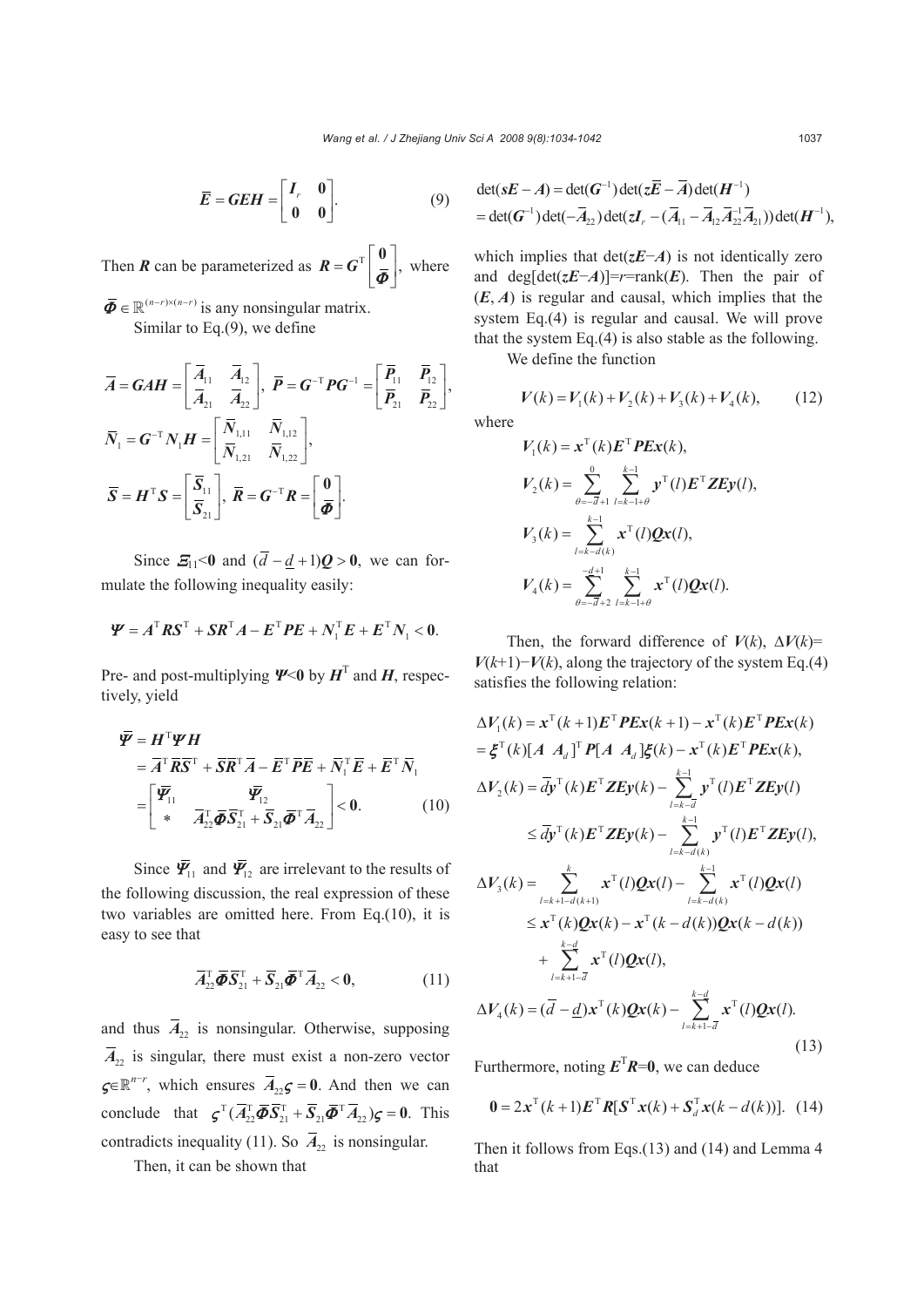$$
\Delta V(k) \leq \xi^{T}(k) \Xi \xi(k).
$$

It is easy to see that inequality (8) guarantees  $\Delta V(k)$  < 0 and thus

$$
\lambda_1 \| \mathbf{x}(k+1) \|^2 - V(0) \le \mathbf{x}^{\mathrm{T}}(k+1) \mathbf{E}^{\mathrm{T}} \mathbf{P} \mathbf{E} \mathbf{x}(k+1) - V(0)
$$
  

$$
\le V(k+1) - V(0) = \sum_{i=0}^{k} \Delta V(i) \le -\lambda_2 \sum_{i=0}^{k} \| \mathbf{x}(i) \|^2, \qquad (15)
$$

 $i = 0$  *i* 

where

$$
\lambda_1 = \lambda_{\min}(\mathbf{E}^{\mathrm{T}} \mathbf{P} \mathbf{E}) > 0, \quad \lambda_2 = -\lambda_{\max}(\mathbf{E}) > 0.
$$

Obviously, inequality (15) implies that

$$
0 \le \sum_{i=0}^{k} ||x(i)||^2 \le V(0) / \lambda_2.
$$
 (16)

From inequality (16), it is easy to see that  $\sum_{i=0}^{k} ||x(i)||^2$  is bounded for *k*=0, 1, 2, …, *n*, …,∞. By Lemma 3, it follows that  $\lim_{i \to \infty} ||x(i)|| = 0$  and thus  $\lim_{i \to \infty} x(i) = 0$ , which implies that the system Eq.(4) is stable for the arbitrary time-varying delay  $d(k)$  that satisfies Eq.(2). This completes the proof.

**Remark 1** When  $E=I$ , it follows from  $E^{T}R=0$  that *R*=**0**. Therefore, it is easy to see that Theorem 1 coincides with Proposition 1 in (Zhang and Han, 2006) not considering the *H*∞ performance by slight modifications.

Applying inequality (8) to the uncertain singular time-varying delay system Eq.(1) with  $u(k)=0$ , we can easily obtain the following theorem:

**Theorem 2** The uncertain discrete singular timevarying system Eq.(1) with  $u(k)=0$  is robustly stable for all admissible uncertainties satisfying Eqs.(2) and (3), if there exist positive definite symmetric matrices *P*, *Q*, *Z*, matrices *S*, *Sd*, *N*1, *N*2 with appropriate dimensions and a scalar  $\approx 0$  such that

$$
\begin{bmatrix}\n\Xi_{11} & \Xi_{12} & \bar{d}N_1^T & \Xi_{14} & A^T P & SR^T M & \varepsilon N_a^T \\
* & \Xi_{22} & \bar{d}N_2^T & \bar{d}A_d^T Z & A_d^T P & S_d R^T M & \varepsilon N_d^T \\
* & * & -\bar{d}Z & 0 & 0 & 0 & 0 \\
* & * & * & * & -\bar{d}Z & 0 & \bar{d}ZM & 0 \\
* & * & * & * & * & -P & PM & 0 \\
* & * & * & * & * & -\varepsilon I & 0 \\
* & * & * & * & * & * & -\varepsilon I\n\end{bmatrix} < 0,
$$
\n
$$
\begin{bmatrix}\n\Xi_{11} & \Xi_{12} & \Xi_{13} & \Xi_{14} & \Xi_{15} \\
\Xi_{22} & \Xi_{23} & \Xi_{24} & \Xi_{25} & \Xi_{26} & \Xi_{27} \\
* & * & * & * & * & -\varepsilon I & 0 \\
* & * & * & * & * & * & -\varepsilon I\n\end{bmatrix} < 0
$$
\n
$$
(17)
$$

where  $\mathbf{E}_{14} = \overline{d}(A - \mathbf{E})^{\mathrm{T}} \mathbf{Z}$ , and  $\mathbf{R}, \mathbf{E}_{11}, \mathbf{E}_{12}$  and  $\mathbf{E}_{22}$ share the same definitions as those in inequality (8). **Proof** Replacing *A* by  $A+MF(k)N_a$  and  $A_d$  by  $A_d + MF(k)N_d$  in inequality (8), we have

$$
\boldsymbol{\Xi} + \boldsymbol{\Gamma} \boldsymbol{F}(k) \boldsymbol{\Phi} + \boldsymbol{\Phi}^{\mathrm{T}} \boldsymbol{F}^{\mathrm{T}}(k) \boldsymbol{\Gamma}^{\mathrm{T}} < \boldsymbol{0}, \qquad (18)
$$

where

$$
\boldsymbol{\Gamma} = \begin{bmatrix} \boldsymbol{M}^{\mathrm{T}} \boldsymbol{R} \boldsymbol{S}^{\mathrm{T}} & \boldsymbol{M}^{\mathrm{T}} \boldsymbol{R} \boldsymbol{S}^{\mathrm{T}}_{d} & \boldsymbol{0} & \overline{d} \boldsymbol{M}^{\mathrm{T}} \boldsymbol{Z} & \boldsymbol{M}^{\mathrm{T}} \boldsymbol{P} \end{bmatrix}^{\mathrm{T}},
$$
  

$$
\boldsymbol{\Phi} = \begin{bmatrix} N_{a} & N_{d} & 0 & 0 & 0 \end{bmatrix}.
$$

By Lemma 2, it follows that inequality (18) holds for any  $F^{T}(k)F(k) \leq I$  if there exists a scalar  $\varepsilon > 0$ such that

$$
\mathbf{\Xi} + \varepsilon^{-1} \boldsymbol{\varGamma} \boldsymbol{\varGamma}^{\mathrm{T}} + \varepsilon \boldsymbol{\varPhi}^{\mathrm{T}} \boldsymbol{\varPhi} < \mathbf{0}, \tag{19}
$$

which is equal to inequality (17) in the sense of the Schur complement.

### **Robust state feedback controller design**

In the sequel, we give a strict LMI design algorithm for the singular system Eq.(1). For notation simplicity, we first consider the system Eq.(1) with  $\Delta A = \Delta A_d = \Delta B = 0$ . The controller  $u(k) = Kx(k)$  results in the following closed-loop system:

$$
Ex(k+1) = (A + BK)x(k) + A_d x(k - d(k)).
$$
 (20)

For this system, we have the following theorem: **Theorem 3** The discrete singular system Eq.(20) with time-varying delay is robustly stabilizable if there exist positive definite symmetric matrices *P*, *Q*, *Z* and matrices *S*, *N*1, *N*2, *X*, *L* of appropriate dimensions such that

$$
\begin{bmatrix}\n\boldsymbol{\varUpsilon}_{11} & \boldsymbol{\varUpsilon}_{12} & \boldsymbol{\varUpsilon}_{13} & \bar{d}\boldsymbol{N}_{1}^{\mathrm{T}} & \mathbf{0} \\
\ast & \boldsymbol{\varUpsilon}_{22} & \mathbf{X}^{\mathrm{T}}\boldsymbol{A}_{d}^{\mathrm{T}} & \mathbf{0} & \bar{d}\mathbf{Z} \\
\ast & \ast & \boldsymbol{\varUpsilon}_{33} & \bar{d}\mathbf{N}_{2}^{\mathrm{T}} & \mathbf{0} \\
\ast & \ast & \ast & -\bar{d}\mathbf{Z} & \mathbf{0} \\
\ast & \ast & \ast & \ast & -\bar{d}\mathbf{Z}\n\end{bmatrix} < \mathbf{0}, \quad (21)
$$

where

$$
\mathbf{\Upsilon}_{11} = (A - E)X + X^{T}(A - E)^{T} + BL + L^{T}B^{T} + N_{1}^{T}E^{T}
$$

$$
+ EN_{1} + (\overline{d} - \underline{d} + 1)\underline{Q},
$$

$$
\mathbf{\Upsilon}_{12} = EP + SR^{T} - X^{T} + (A - E)X + BL,
$$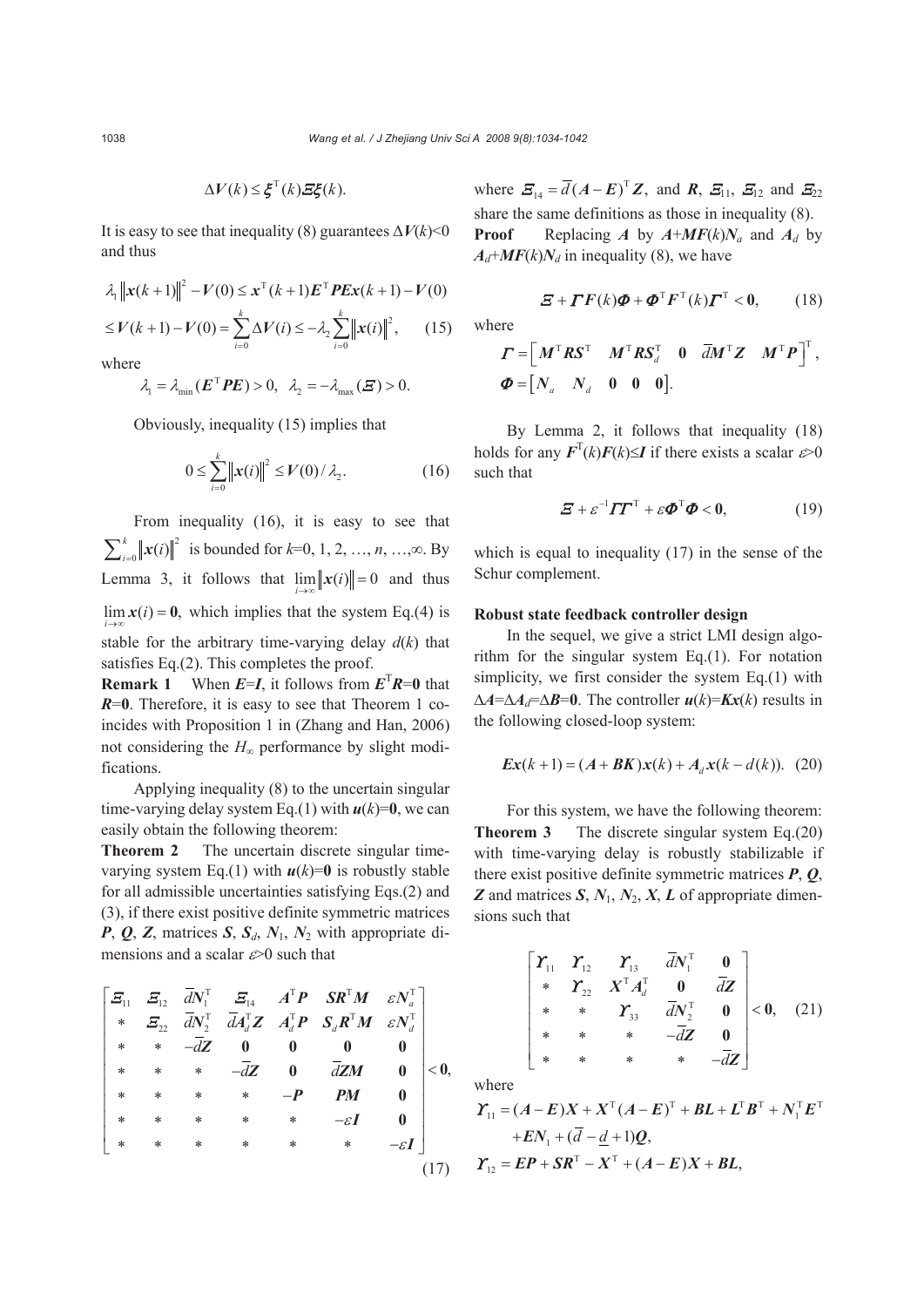$$
\boldsymbol{\Upsilon}_{13} = \boldsymbol{X}^{\mathrm{T}} \boldsymbol{A}_d^{\mathrm{T}} + \boldsymbol{E} \boldsymbol{N}_2 - \boldsymbol{N}_1^{\mathrm{T}} \boldsymbol{E}^{\mathrm{T}}, \ \boldsymbol{\Upsilon}_{22} = -\boldsymbol{X} - \boldsymbol{X}^{\mathrm{T}} + \boldsymbol{P},
$$

$$
\boldsymbol{\Upsilon}_{33} = -\boldsymbol{Q} - \boldsymbol{E} \boldsymbol{N}_2 - \boldsymbol{N}_2^{\mathrm{T}} \boldsymbol{E}^{\mathrm{T}},
$$

and  $\mathbf{R} \in \mathbb{R}^{n \times (n-r)}$  is any matrix with full column rank and satisfies *ER*=**0**. Furthermore, a suitable state feedback controller is given by  $u(k)=LX^{-1}x(k)$ .

**Proof** Following the same philosophy as that in (Fridman and Shaked, 2002), we represent the singular system Eq.(20) as the following form:

$$
\overline{Ex}(k+1) = \overline{A}\overline{x}(k) + \overline{A}_d\overline{x}(k - d(k)),
$$
 (22)

where

$$
\overline{E} = \begin{bmatrix} E & 0 \\ 0 & 0 \end{bmatrix}, \quad \overline{x}(k) = \begin{bmatrix} x(k) \\ Ey(k) \end{bmatrix},
$$

$$
\overline{A}_d = \begin{bmatrix} 0 & 0 \\ A_d & 0 \end{bmatrix}, \quad \overline{A} = \begin{bmatrix} E & I \\ A + BK - E & -I \end{bmatrix}.
$$

Then, by Theorem 1, we have that system  $Eq.(22)$  is robustly stable if inequality (8) holds, where  $E$ ,  $A$ ,  $A$ <sup>*d*</sup>,  $P$ ,  $Q$ ,  $Z$ ,  $R$ ,  $S$ ,  $S_d$ ,  $N_1$ ,  $N_2$  are replaced by their respective transformation. Especially, we select

$$
\overline{P} = \begin{bmatrix} P & 0 \\ 0 & \beta I \end{bmatrix}, \overline{Q} = \begin{bmatrix} Q & 0 \\ 0 & \beta I \end{bmatrix},
$$

$$
\overline{R} = \begin{bmatrix} R & 0 \\ 0 & X \end{bmatrix}, \overline{S} = \begin{bmatrix} S & I \\ 0 & I \end{bmatrix}, \overline{Z} = \begin{bmatrix} Z & 0 \\ 0 & \beta I \end{bmatrix},
$$

$$
\overline{N}_1 = \begin{bmatrix} N_1 & 0 \\ 0 & \beta I \end{bmatrix}, \overline{N}_2 = \begin{bmatrix} N_2 & 0 \\ 0 & \beta I \end{bmatrix}, \overline{S}_d = 0,
$$

where *P*, *Q*, *Z*∈ $\mathbb{R}^{n \times n}$  are positive definite symmetric matrices;  $\mathbf{R} \in \mathbb{R}^{n \times (n-r)}$  is any matrix with full column rank and satisfies  $E^{T}R=0$ ;  $X \in \mathbb{R}^{n \times n}$  is any nonsingular matrix;  $S \in \mathbb{R}^{n \times (n-r)}$ ,  $N_1, N_2 \in \mathbb{R}^{n \times n}$  are any matrices. It is easy to see that  $\overline{R}$  is with full column rank and satisfies  $\overline{E}^T \overline{R} = 0$ . Then the following condition can be obtained by using the Shur complement and letting  $\beta \rightarrow 0$ ,

$$
\begin{bmatrix} A_{11} & A_{12} & A_{13} & \bar{d}N_1^{\mathrm{T}} & 0 \\ * & A_{22} & X^{\mathrm{T}}A_d & 0 & \bar{d}Z \\ * & * & \mathbf{r}_{33} & \bar{d}N_2^{\mathrm{T}} & 0 \\ * & * & * & -\bar{d}\mathbf{Z} & 0 \\ * & * & * & * & -\bar{d}\mathbf{Z} \end{bmatrix} < 0, \quad (23)
$$

where

$$
A_{11} = (A + BK - E)^{T} X + X^{T} (A + BK - E) + N_{1}^{T} E
$$
  
+  $E^{T} N_{1} + (\overline{d} - \underline{d} + 1) Q$ ,  

$$
A_{12} = E^{T} P + SR^{T} - X^{T} + (A + BK - E)^{T} X,
$$
  

$$
A_{13} = X^{T} A_{d} + E^{T} N_{2} - N_{1}^{T} E, A_{22} = -X - X^{T} + P,
$$
  

$$
Y_{33} = -Q - EN_{2} - N_{2}^{T} E^{T}.
$$

Now, consider the following discrete singular time-varying delay system:

$$
\boldsymbol{E}^{\mathrm{T}} \boldsymbol{\zeta}(k+1) = (\boldsymbol{A} + \boldsymbol{B}\boldsymbol{K})^{\mathrm{T}} \boldsymbol{\zeta}(k) + \boldsymbol{A}_d^{\mathrm{T}} \boldsymbol{\zeta}(k - d(k)), \ (24)
$$

where  $\varsigma(k) \in \mathbb{R}^n$  is the state vector.

Note that  $\det(zE-A) = \det(zE^{T}-A^{T})$ , then the pair (*E*, *A*) is regular and causal if and only if the pair  $(E^T, A^T)$  is regular and causal and thus, system Eq.(20) is regular and causal if and only if system Eq.(24) is regular and causal. Since the solutions of det[*zE*−  $(A+BK)-A_d z^{-d(k)}$ ]=0 are the same as those of det[ $zE^T (A+B K)^{T}$  $-A_d^{T} z^{-d(k)}$ ]=0, system Eq.(20) is stable if and only if system Eq.(24) is stable.

Therefore, as long as the regularity, causality and stability are concerned, we can consider system Eq.(24) instead of system Eq.(20). Then, LMI  $(21)$ can be obtained by replacing  $E$ ,  $(A+BK)$ ,  $A_d$  in inequality (23) by  $\mathbf{E}^T$ ,  $(A+B\mathbf{K})^T$ ,  $A_d$ <sup>T</sup> respectively and introducing a matrix *L*=*KX*. According to Definition 4, the discrete singular time-varying delay system Eq.(20) is robustly stabilizable.

The robust stabilizability result is presented in the following theorem:

**Theorem 4** Consider the uncertain discrete singular system Eq.(1) with time-varying delay, if there exist positive definite symmetric matrices *P*, *Q*, *Z*, matrices *S*, *N*1, *N*2, *X*, *L* of appropriate dimensions and scalars  $\varepsilon_1$ ,  $\varepsilon_2$ >0, such that

$$
\begin{bmatrix}\n\Theta_{11} & Y_{12} & Y_{13} & \overline{d}N_1^T & 0 & \Theta_{16} & X^T N_d^T \\
* & Y_{22} & X^T A_d^T & 0 & \overline{d}Z & \Theta_{16} & X^T N_d^T \\
* & * & \Theta_{33} & -\overline{d}N_2^T & 0 & 0 & 0 \\
* & * & * & -\overline{d}Z & 0 & 0 & 0 \\
* & * & * & * & -\overline{d}Z & 0 & 0 \\
* & * & * & * & * & -\overline{c}_1I & 0 \\
* & * & * & * & * & * & -\overline{c}_2I\n\end{bmatrix} < 0.
$$
\n
$$
\begin{bmatrix}\n\Theta_{11} & Y_{12} & \overline{d}N_1^T & 0 & \overline{d}N_2^T \\
* & * & * & -\overline{d}N_2^T & 0 & 0 \\
* & * & * & * & -\overline{c}_2I & 0 \\
* & * & * & * & * & -\overline{c}_2I\n\end{bmatrix}
$$
\n
$$
(25)
$$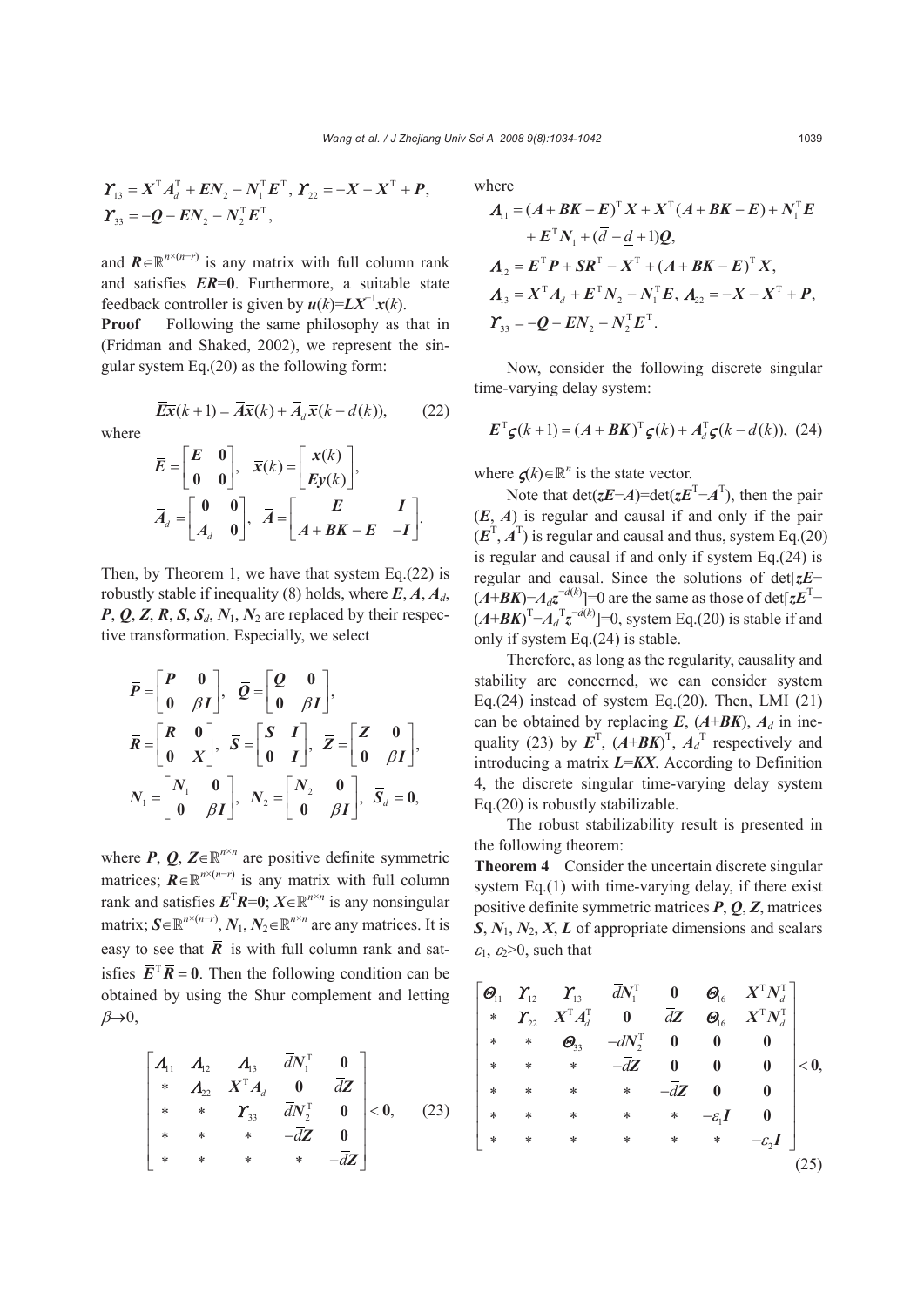then we can construct a robust state feedback control law

$$
u(k)=L X^{-1}x(k),
$$

such that the resultant closed-loop system is robustly stable for all admissible uncertainties, where *R*∈  $\mathbb{R}^{n \times (n-r)}$  is any matrix with full column rank and satisfies  $ER=0$ ,  $\mathcal{O}_{11} = \mathcal{Y}_{11} + \varepsilon_1 MM^T$ ,  $\mathcal{O}_{16} = (N_a X + N_b L)^T$ ,  $\mathcal{O}_{33} = \mathcal{X}_{33} + \varepsilon_2 M M^{\text{T}}$  and  $\mathcal{Y}_{11}, \mathcal{Y}_{12}, \mathcal{Y}_{13}, \mathcal{Y}_{22}, \mathcal{Y}_{33}$  follow the same definitions as those in inequality (21).

**Proof** Replacing *A*,  $A_d$  and *B* in inequality (21) by  $A+MF(k)N_a$ ,  $A_d+MF(k)N_d$  and  $B+MF(k)N_b$  respectively and following the same line as that in the proof of Theorem 2, LMI (25) follows immediately.

**Remark 2** It is easy to see that LMI (25) implies  $\Gamma_{22} = -X - X^{T} + P < 0$  and thus *X* is nonsingular. Then,  $K$  is well-defined if LMI (25) is feasible. It is worth pointing out that the given robust controller design method has not been reported in the literature. **Remark 3** A delay-dependent condition, which is used to design a suitable robust state feedback controller for uncertain discrete singular systems with time-varying delay, is provided by Theorem 4. This condition depends on the upper bound as well as the lower bound of the time-varying delay. So, when these bounds are available, Theorem 4 can achieve the expected results. Moreover, if the lower bound is not exactly known, we can replace it with zero; if the

lower bound is equal to the upper bound, then the delay is time-invariant. In this case, Theorem 4 can handle the question of robust control for a large class of discrete singular systems.

**Remark 4** On the other hand, Gao and Chen (2007) provided a less conservative solution to delay-dependent stability for discrete-time systems with time-varying state delay by using new Lyapunov functions and novel techniques, which maybe supplies a further research topic for discrete singular systems with time-varying delay.

# NUMERICAL SIMULATION

In this section, we give three examples to demonstrate the effectiveness of the proposed method.

**Example 1** (Stability analysis) Consider the nominal discrete singular system Eq.(4) with parameters as follows:

$$
E = \begin{bmatrix} 1 & 0 \\ 0 & 0 \end{bmatrix}, A = \begin{bmatrix} 0.6 & 0.25 \\ 0.8 & 1 \end{bmatrix}, A_d = \begin{bmatrix} 0.7 & 0.3 \\ 0.25 & -0.1 \end{bmatrix}.
$$

And the time-varying delay  $d(k)$  satisfies Eq.(2).

Since the delay is time-varying, the results in (Xu and Lam, 2004; Ji *et al*., 2006) fail to make any decision for this example. We calculate the maximum value of  $d(k)$  when  $d = 0$  for which robust stability is guaranteed. According to Theorem 1, by letting  $R = [0 1]$ <sup>T</sup> and solving the feasibility problem of LMI (8), we have that this system is robustly stable for the maximum  $\overline{d} = 9$ .

**Example 2** Consider the singular system Eq.(1) with the following parameters:

$$
E = \begin{bmatrix} 1 & 0 \\ 0 & 0 \end{bmatrix}, A = \begin{bmatrix} 0.6 & 0.25 \\ 0.8 & 1 \end{bmatrix}, A_d = \begin{bmatrix} 0.7 & 0.3 \\ 0.25 & -0.1 \end{bmatrix},
$$
  

$$
B = \begin{bmatrix} 1 \\ 2 \end{bmatrix}, M = \begin{bmatrix} 0.2 \\ 0.2 \end{bmatrix}, N_a = N_d = \begin{bmatrix} 0.2 & 0.2 \end{bmatrix}, N_b = 1.
$$

Supposing  $d = 0$ , according to Theorem 4, by letting  $R=[0 1]$ <sup>T</sup> and solving the feasibility problem of LMI (25), we have that the maximum  $\overline{d} = 8$  and a suitable robust state feedback controller

$$
u(k) = \begin{bmatrix} -9.1371 & -5.8610 \end{bmatrix} x(k),
$$

which guarantees the resultant closed-loop system is robustly stable.

**Example 3** Consider the following discrete-time system with a time-varying state delay (Gao and Chen, 2007):

$$
\mathbf{x}(k+1) = \begin{bmatrix} 0.8 & 0 \\ 0.05 & 0.9 \end{bmatrix} \mathbf{x}(k) + \begin{bmatrix} -0.1 & 0 \\ -0.2 & -0.1 \end{bmatrix} \mathbf{x}(k-d(k)).
$$

Here, *d*(*k*) represents a time-varying state delay. Now assume  $d = 2$ . We are interested in  $\overline{d}$  below which the above system is stable for all  $d \le d(k) \le \overline{d}$ . By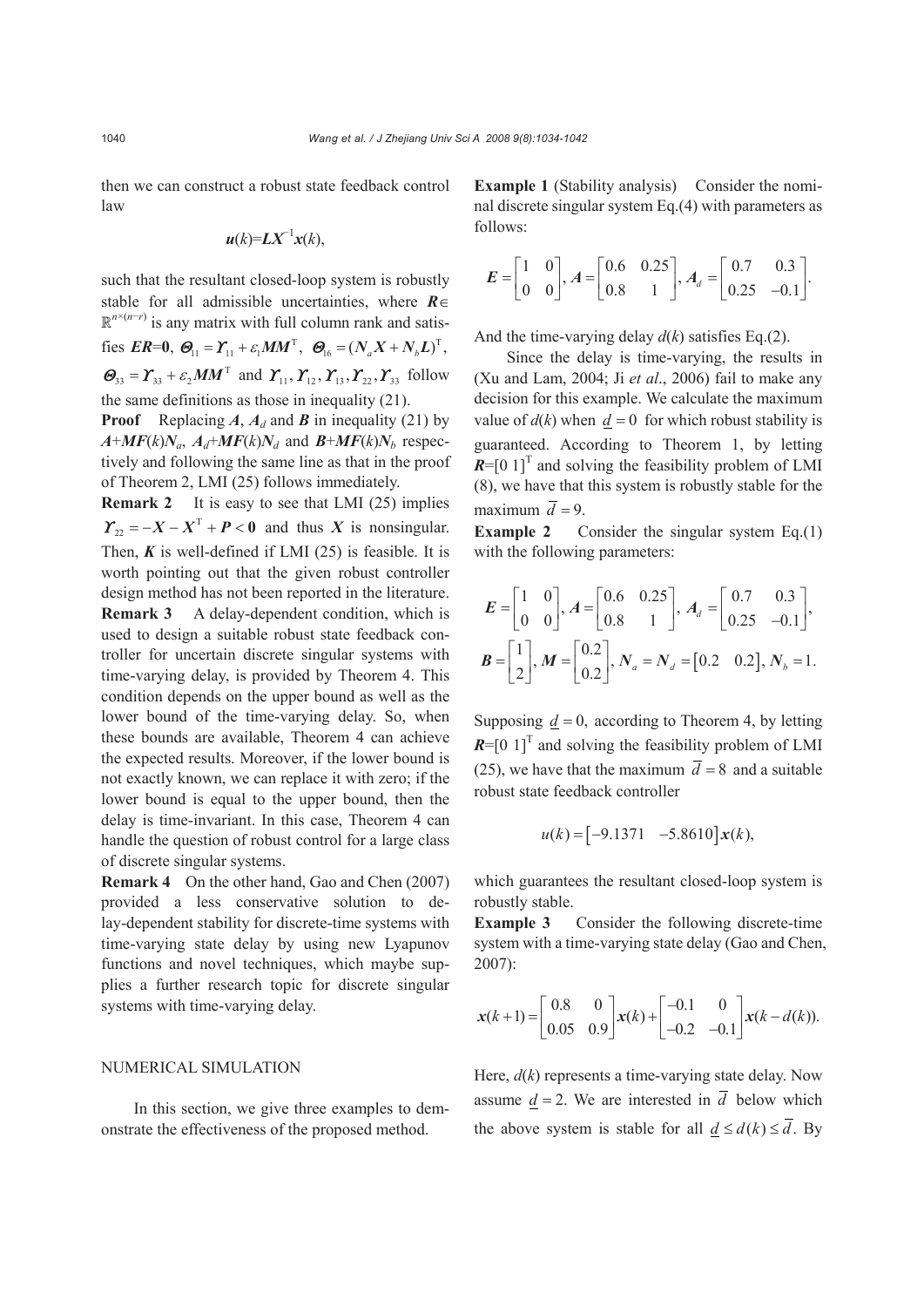using Theorem 1 in (Gao *et al*., 2004), it is found that  $d = 7$ . However, by applying Theorem 1 and letting *E*=*I*, *R*=0, we obtain  $\overline{d}$  =10, but  $\overline{d}$  =13 by using the method in (Gao and Chen, 2007). A more detailed comparison is given in Table 1, from which we can see that the stability conditions presented in this paper are less conservative than those in (Gao *et al*., 2004), but more conservative than those in (Gao and Chen, 2007), which further demonstrates Remark 4. The method in (Gao and Chen, 2007) might be a further research topic for discrete singular systems with time-varying delay.

**Table 1 Maximum allowed time delay for different cases**

| d                             | $d$ by Gao $et$<br>al.(2004) | $d$ by this<br>paper | $d$ by Gao and<br>Chen (2007) |
|-------------------------------|------------------------------|----------------------|-------------------------------|
| $\mathfrak{D}_{\mathfrak{p}}$ |                              | 10                   | 13                            |
|                               |                              | 11                   | 13                            |
| 6                             |                              | 11                   | 14                            |
| 10                            | 12                           | 13                   | 15                            |
| 12                            |                              | 14                   |                               |

#### **CONCLUSION**

The delay-dependent robust control for uncertain discrete singular systems with time-varying delay is studied in this paper. By establishing a finite sum inequality based on quadratic terms, a new delay-dependent robust stability condition is derived and expressed in terms of LMIs. Meanwhile, a control law design algorithm is also given, which guarantees that the resultant closed-loop system is regular, causal and stable for all admissible uncertainties and timevarying delay. Finally, three numerical examples are given to show the effectiveness of the proposed approach.

## **References**

- Boukas, E.K., Liu, Z.K., 2003. Delay-dependent stability analysis of singular linear continuous-time systems. *IEE Proc.-Control Theory Appl.*, **150**(4):325-330. [doi:10. 1049/ip-cta:20030635]
- Chen, S.H., Chou, J.H., 2003. Stability robustness of linear discrete singular time-delay systems with structured parameter uncertainties. *IEE Proc.-Control Theory Appl.*, **150**(3):295-302. [doi:10.1049/ip-cta:20030242]
- Chen, S.J., Lin, J.L., 2004. Robust stability of discrete time-delay uncertain singular systems. *IEE Proc.-Control Theory Appl.*, **151**(1):45-52. [doi:10.1049/ip-cta:2004

0060]

- Chen, Y., Xue, A., Ge, M., Wang, J., Lu, R., 2007. On exponential stability for systems with state delays. *J. Zhejiang Univ. Sci. A*, **8**(8):1296-1303. [doi:10.1631/jzus.2007. A1296]
- Dai, L., 1989. Singular Control Systems. Springer-Verlag, Berlin, Germany.
- Fridman, E., 2001. A Lyapunov Based Approach to Stability of Descriptor Systems with Delays. IEEE Proc. 40th Conf. on Decision and Control, p.2850-2855.
- Fridman, E., Shaked, U., 2002. A descriptor approach to *H*<sup>∞</sup> control of linear time-delay systems. *IEEE Trans. on Automatic Control*, **47**(2):253-270. [doi:10.1109/9.983 353]
- Gao, H., Chen, T., 2007. New results on stability of discrete-time systems with time-varying state delay. *IEEE Trans. on Automatic Control*, **52**(2):328-334. [doi:10. 1109/TAC.2006.890320]
- Gao, H., Lam, J., Wang, C., Wang, Y., 2004. Delay-dependent output-feedback stabilization of discrete-time systems with time-varying state delay. *IEE Proc.-Control Theory Appl.*, **151**(6):691-698. [doi:10.1049/ip-cta:20040822]
- Gu, K., Kharitonov, V.L., Chen, J., 2003. Stability of Time-delay Systems. Birkhauser, Boston.
- Han, Q.L., 2002a. Robust stability of uncertain delay-differential systems of neutral type. *Automatica*, **38**(4):719-723. [doi:10.1016/S0005-1098(01)00250-3]
- Han, Q.L., 2002b. New results for delay-dependent stability of linear systems with time-varying delay. *Int. J. Syst. Sci.*, **33**(3):213-228. [doi:10.1080/00207720110092207]
- Han, Q.L., 2004a. On robust stability of neutral systems with time-varying discrete delay and norm-bounded uncertainty. *Automatica*, **40**(6):1087-1092. [doi:10.1016/j. automatica.2004.01.007]
- Han, Q.L., 2004b. A descriptor system approach to robust stability of uncertain neutral systems with discrete and distributed delays. *Automatica*, **40**(10):1791-1796. [doi:10.1016/j.automatica.2004.05.002]
- Han, Q.L., 2005a. Stability analysis for a partial element equivalent circuit (PEEC) model of neutral type. *Int. J. Circuit Theory Appl.*, **33**(4):321-332. [doi:10.1002/cta. 323]
- Han, Q.L., 2005b. On stability of linear neutral systems with mixed time-delays: a discretized Lyapunov functional approach. *Automatica*, **41**(7):1209-1218. [doi:10.1016/j. automatica.2005.01.014]
- Han, Q.L., 2005c. Absolute stability of time-delay systems with sector-bounded nonlinearity. *Automatica*, **41**(12): 2171-2176. [doi:10.1016/j.automatica.2005.08.005]
- Han, Q.L., Yu, X., Gu, K., 2004. On computing the maximum time-delay bound for stability of linear neutral systems. *IEEE Trans. on Automatic Control*, **49**(12):2281-2286. [doi:10.1109/TAC.2004.838479]
- Ji, X., Su, H., Chu, J., 2006. Delay-dependent Robust Stability of Uncertain Discrete Singular Time-delay Systems. Proc. American Control Conf., p.3843-3848. [doi:10.1109/ACC. 2006.1657318]